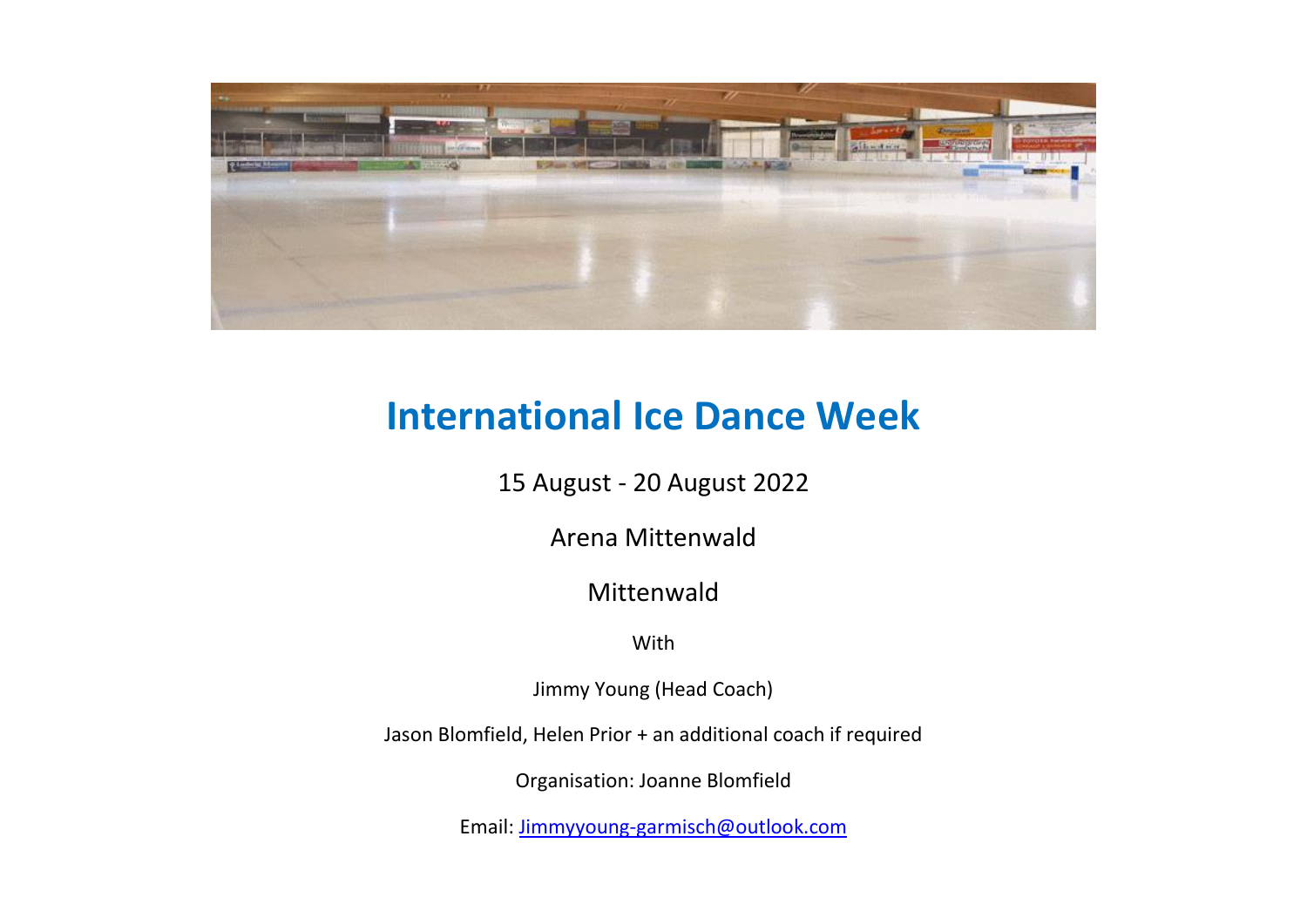# Coaching Team

# **Jimmy Young**

Is a truly inspiring Coach. He is a NISA Level 5 Coach. He has coached numerous Olympic competitors from many countries including Britain, Austria and Japan. He has worked with many famous coaches Betty Callaway, Tamara Tarasova, Natalia Linichuk and Murielle Boucher. Has had couples place 3<sup>rd</sup> in Europeans and 5<sup>th</sup> in Worlds, alongside many Junior and Senior national champions in Finland, Sweden, Austria, Japan, Germany and of course Great Britain. And in Jimmy's words 'also had the pleasure of coaching Jason, Helen and Daniel'. Alongside coaching, Jimmy was also an ISU Technical Specialist (now retired), he officiated at two Junior World Championships and many Grand Prix's for both Junior and Senior.

**Jason Blomfield** Was taught and inspired by Jimmy Young and went on to compete at both Europeans and World Championships in Ice Dance. Since then he has gone on to become a NISA Level 3 coach who has trained many British Champions. His love of Ice Dance and the exquisite technical ability make him a very popular coach and mentor.

Helen Prior Former International competitor taught by Jimmy Young and Peri Horne, Helen is a NISA level 3 coach and Gold Test Medallist, who has trained National champions and international competitors. She is also an ISU Technical Specialist and holds a Diploma in Fitness Consultancy & Sports Therapy.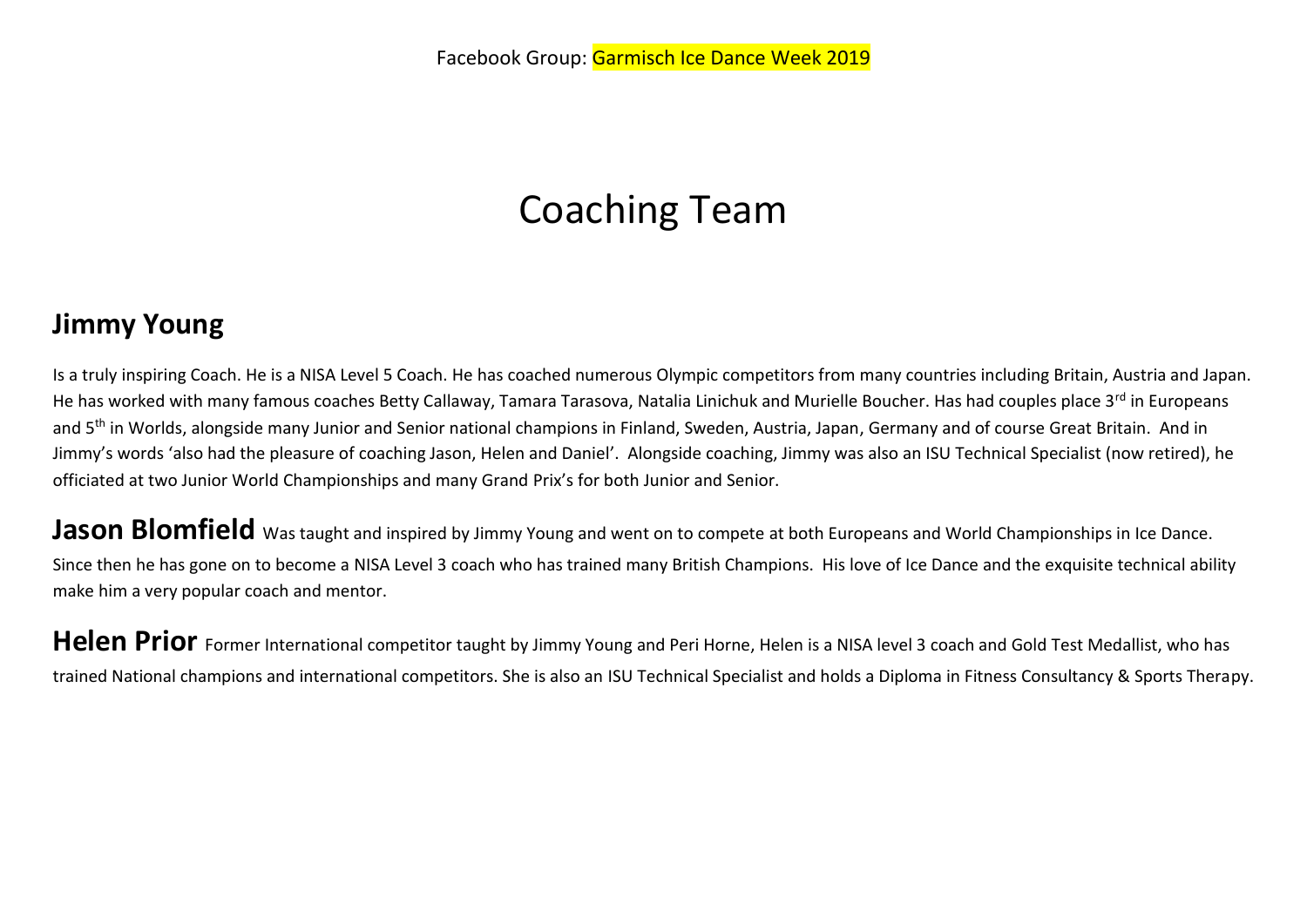| Edge Class (75 mins)  | <b>Course A (75mins)</b>                                   | <b>Course B (75mins)</b> |
|-----------------------|------------------------------------------------------------|--------------------------|
|                       | <b>Technique Class</b>                                     |                          |
|                       | Since the change to the new IJS judging system, Ice Dance  |                          |
| <b>Basics</b>         | has changed drastically and the requirements of modern     | Foxtrot                  |
| Annie's Edges         | Ice dance has gone from being mainly compulsory pattern    | <b>Blues</b>             |
| <b>Step Sequences</b> | dance based, to skaters needing a new skill set, with more | Starlight Waltz          |
| Interpretation        | emphasis on turns and many other various skating skills.   | Paso Doble               |
|                       | For the Second time we plan on providing a course where    | Argentine Tango          |
| Improvisation         | lwe                                                        | Free Choice              |
|                       | will offer a series of exercises ranging from simple to    |                          |
|                       | advanced skills which will help every skater improve.      |                          |
|                       | These will be exercises that you can take back to your own |                          |
|                       | clubs/rinks and practice on every session. Hopefully       |                          |
|                       | bringing a new dimension of fun and experience into your   |                          |
|                       | training.                                                  |                          |

| <b>Course Prices</b>                  | <b>EUR</b> | <b>Private Lesson Prices</b> | <b>EUR</b> |
|---------------------------------------|------------|------------------------------|------------|
|                                       |            | $[$ (per 15 minutes)         |            |
| Course Edge, A & B inc patch (6 days) | 480        |                              |            |
| Course Edge, A & B inc Patch (3 days) | 315        |                              |            |
| Single Course (patch extra)           | 225        | Jason Blomfield              | 16         |
| Edge Class only (patch extra)         | 225        | <b>Helen Prior</b>           | 16         |
| Small Group Lessons                   | 10         | Jimmy Young                  | 18         |
| Patch per 30 mins                     |            |                              |            |
| Single unit of any course             | 55         |                              |            |

**Small Group lessons** maximum of 5 persons per group. They will be split by skating level-please indicate level on the registration form.

These classes will include footwork, turns, and partnering and the coaches are open to requests including Pattern dances.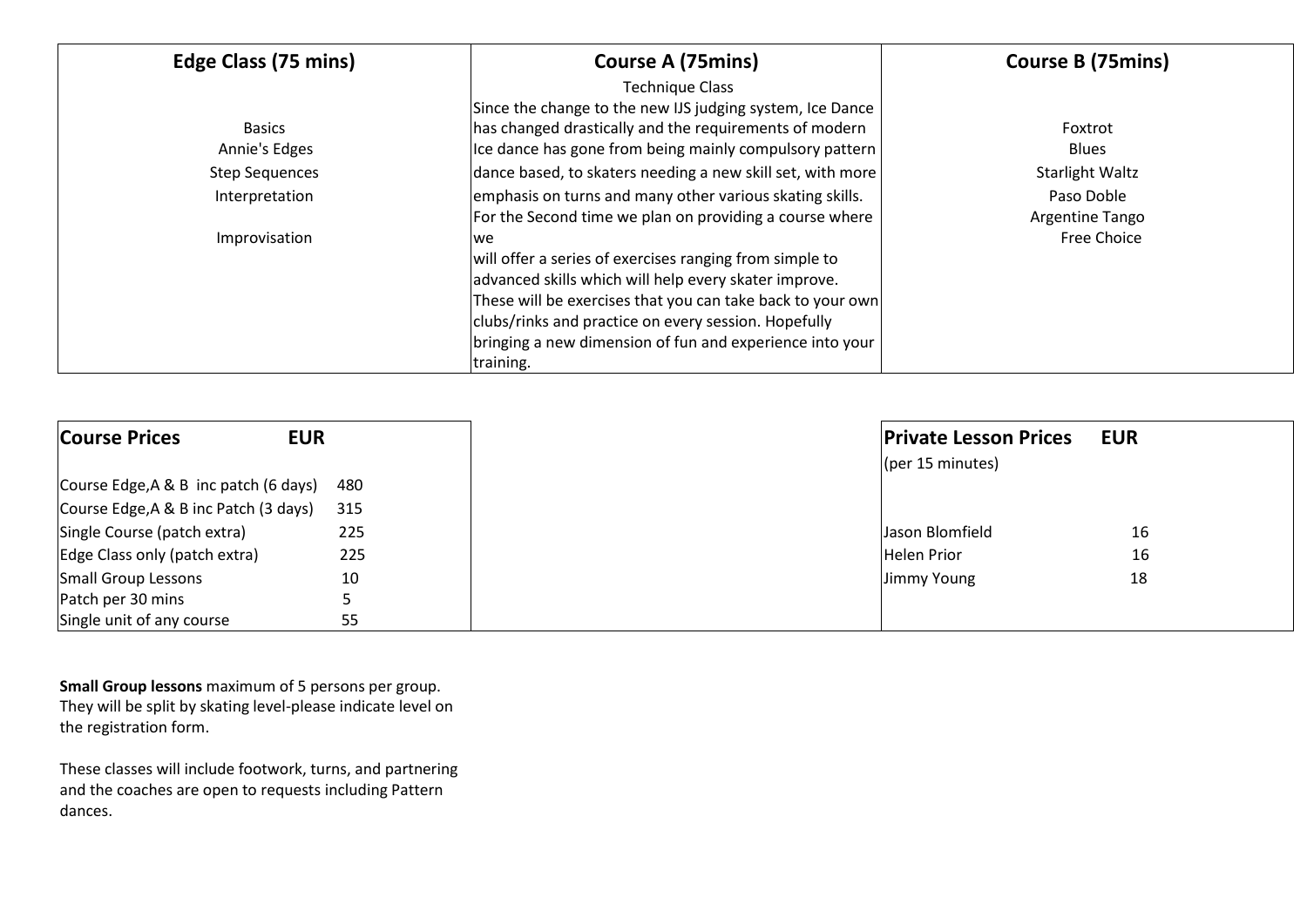**Timetable** 19:00

#### **Sunday 14 August 2022** Welcome meeting location TBA

| Monday 15 - Saturday 20 |                                                |
|-------------------------|------------------------------------------------|
| 08:15-09:30             | <b>Edge Class</b>                              |
| 09:30-09:45             | Resurface                                      |
| 09:45-10:15             | Small group Lessons                            |
| 10:15-11:15             | Patch                                          |
| 11:15-11:30             | Resurface                                      |
| 11:30-12:45             | Course A                                       |
| 12:45-14:30             | Lunch                                          |
| 14:30-15:45             | Course B                                       |
| 15:45-16:00             | Resurface                                      |
| 16:00-16:30             | Small group Lessons                            |
| 16:30-17:45             | Patch                                          |
|                         |                                                |
|                         | Drawn partners (A €10 entrance fee             |
| Friday 19               | to cover the cost of prizes and the            |
| 16:45-17:45             | availability of the coaches to dance)          |
|                         | Skating dresses, sparkles and bling encouraged |
| 19:30                   | Course Dinner (restaurant TBA)                 |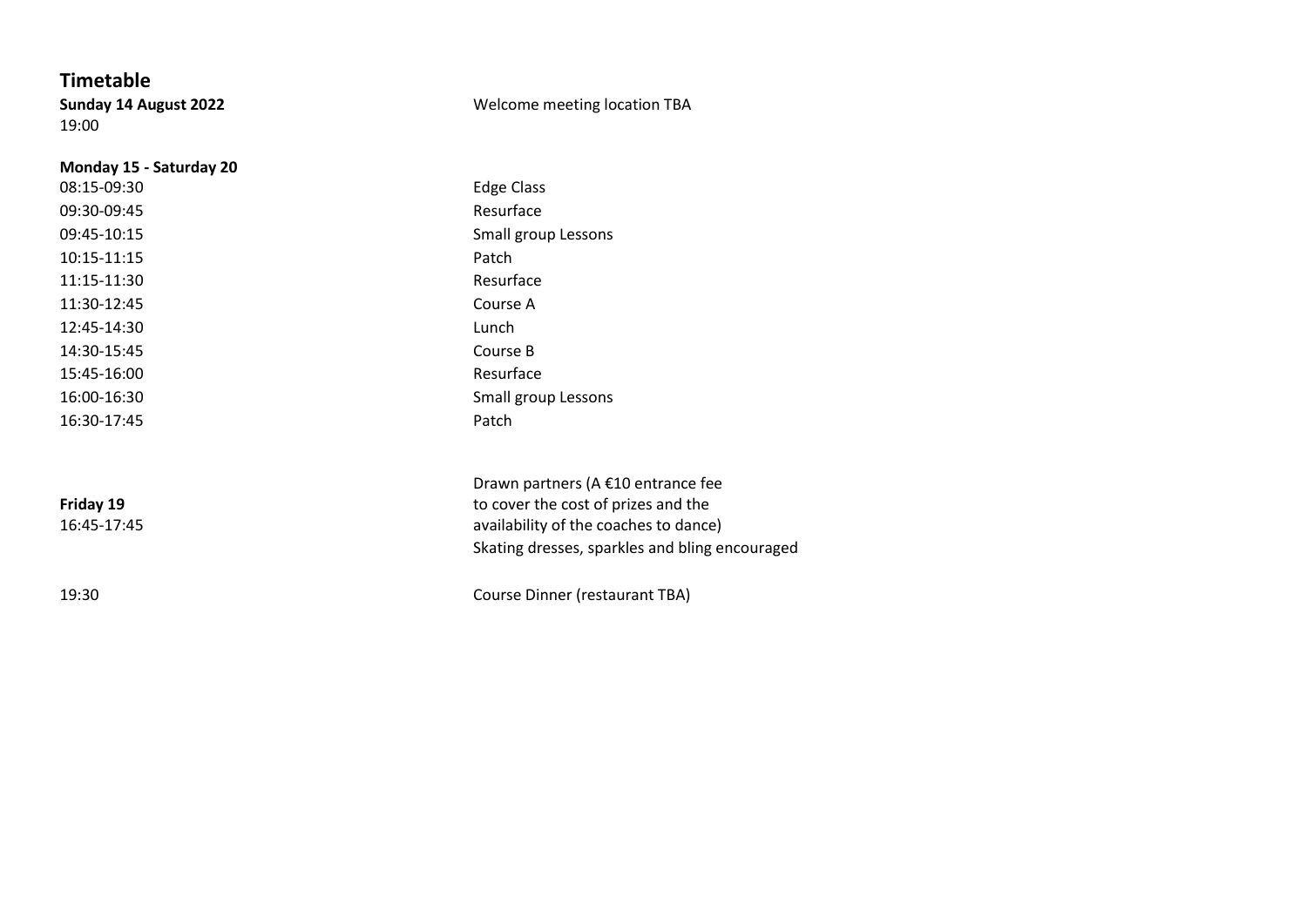### **Registration & Payment (before 31 March 2022)**

## **Please note we reserve the right to cancel the course and issue full refunds in the event that by the deadline above we have not achieved the required registrations.**

Please complete the attached registration form and email it to Jimmyyoung-garmisch@outlook.com and send payment via

Payment by Bank transfer to **Joanne Blomfield Swift Code: REVOGB21 IBAN: GB24 REVO 0099 7022 0711 21** (This is a EURO account)

#### **Discount**

Registration and confirmed payment before 31 March 2022 **€40 discount on full course** (A,B & edge class bookings)

### **Private Lessons**

Private lessons and small group lessons should be booked using the attached Registration Form and paid for, in cash at the welcome meeting. The Timetable for lessons will be decided by the course organiser and will be distributed at the welcome meeting. If any coach is overbooked, the number of lessons requested maybe reduced, but this will be communicated by email. If any coach is not fully booked, extra lessons can be booked and paid for at the welcome meeting.

Jimmy Young will only be offering private lessons for 1 hour per day. Please note that his time will be fairly shared with all those requesting lessons with him. However, he will be teaching on all the small group lessons as well.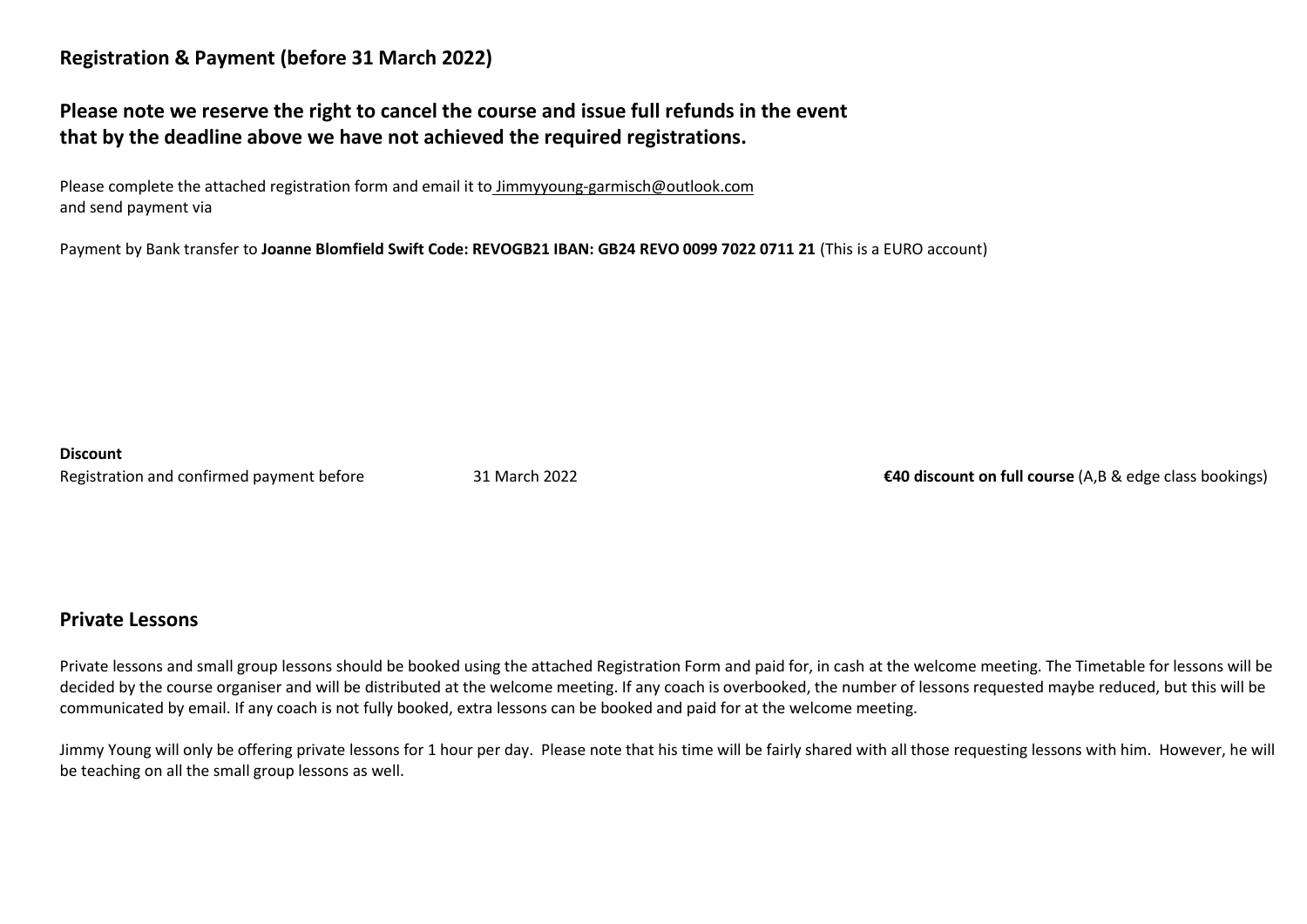### **Accommodation**

There are numerous great hotels. Or if you are looking for a home from home check out Air B&B

Information is also available on the Mittenwald Website www.alpenwelt-karwendel.de/touristinformationmittenwald

### **Video**

All participants are permitted to film and take photographs provided that it does not interfere with the lessons. By accepting the terms and conditions of the course, the participant agrees to the taking of photographs/videos which may later be published on the internet.

### **Terms and Conditions**

Cancellation:

For Cancellations before the 31 May 2022 - a fee of EUR 100 will be deducted from the refund. For cancellations after the 1 June 2022 a fee of EUR 200 will be deducted from the refund. There will be no refund for cancellations after 1 July 2022 or if a participant leave the course before the last day. If the course if cancelled, each registered participant will receive a full refund.

#### Responsibility

Each participant skates at his/her own risk.

The organiser, the ice rink management and the employees and coaches cannot be held responsible for any damage or accident, nor losses or stolen belongings. The changing room must be locked by the last person to leave the room and key is to be left at the ice rink reception during the day and given to one of the coaches in the evenings

Last minute Changes may be made.

**It is recommended to take out insurance to cover cancellation costs as well as injuries.**